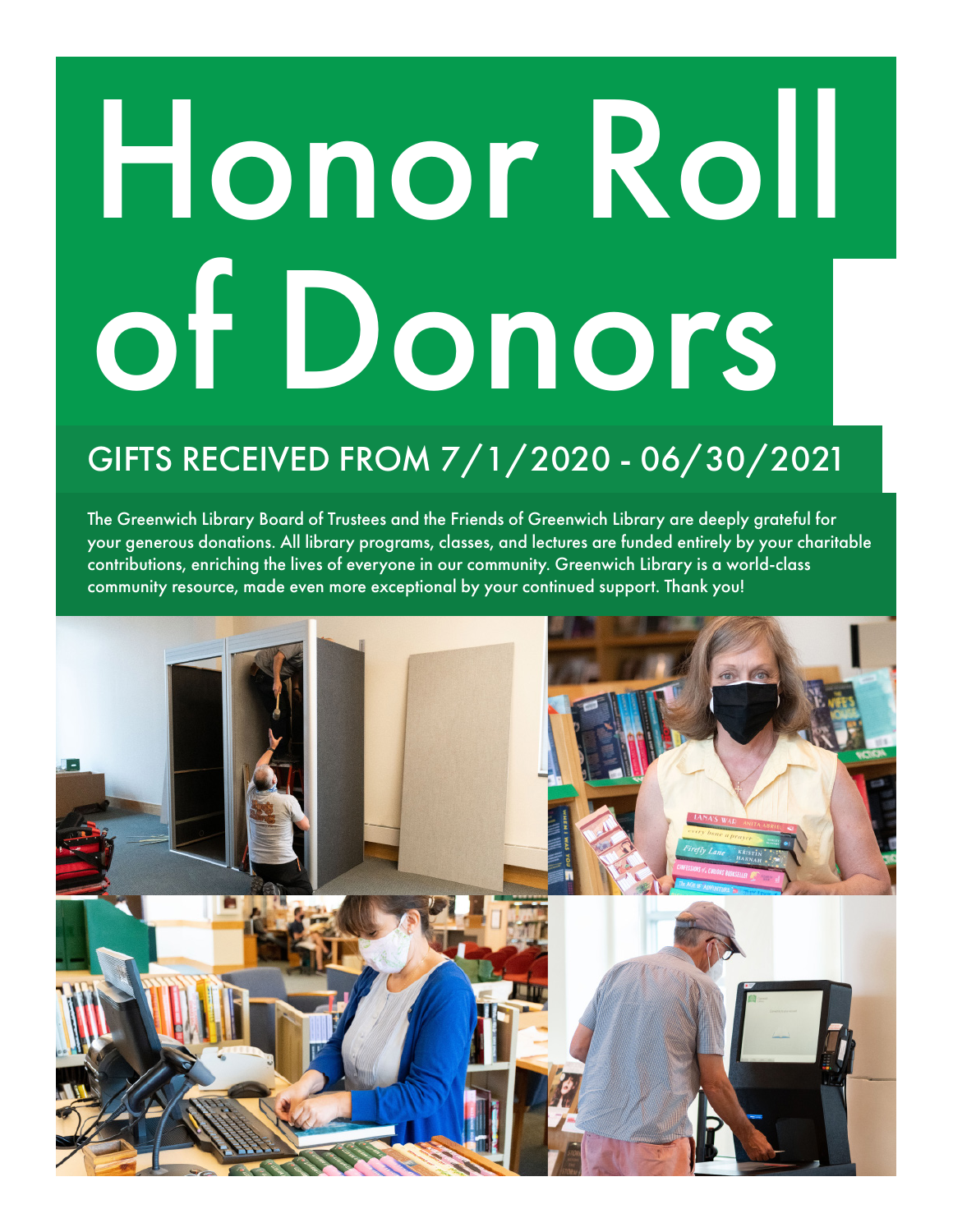

#### **Leadership Circle**

Mr. and Mrs. Douglas Campbell, Jr. Dalio Family Foundation Mr. and Mrs. Raymond T. Dalio Mr. and Mrs. Steven A. Denning Mr. and Mrs. Michael L. Freitag Mr. and Mrs. Jeffrey L. Gendell Mr. and Mrs. Philip A. Hadley Mrs. Judy O. Higgins Ms. Caroline Hirschfeld Mr. and Mrs. Rene Kern Mr. and Mrs. John D. Knox Mrs. Mary Ellen LeBien Louis and Virginia Clemente Foundation, Inc. The Malkin Fund, Inc. Mr. and Mrs. Peter L. Malkin Mr. and Mrs. Stephen F. Mandel, Jr. Mr. and Mrs. Anthony Mann Mr. and Mrs. Reuben Mark Mr. Robert Marks and Ms. Mary Shaw Halsey Mr. and Mrs. Peter Mattis Jean and Saul A. Mintz Foundation Mr. and Mrs. Garrett M. Moran Mr. and Mrs. Lawrence Ricciardi Mr. and Mrs. Robert Shea Mrs. Marion R. Stone

#### **Benefactor**

Mr. and Mrs. Hank Ashforth Mr. and Mrs. John D. Barrett, II Mr. and Mrs. Andrew Bednar Mr. Nityanand Bhat and Ms. Sonal Seth Cornelia Cogswell Rossi Foundation, Inc. Henry B. Plant Memorial Fund, Inc. John L. and Sue Ann Weinberg Foundation Mr. and Mrs. Donald J. Kirk Ms. Hilary Lea Mr. and Mrs. Oivind Lorentzen, III Mr. and Mrs. Raj Makam Ms. Jacqueline McKeon Mr. and Mrs. Daniel Mosley Dr. David J. Mullen and Dr. Gina F. Gladstein

Mr. and Mrs. David C. Oxman Mr. Joseph Pellegrino The Resource Foundation, Inc. Mrs. Myra Schubin Mr. and Mrs. Roy B. Simpson, Sr. The Sontheimer Foundation Watling Foundation, Inc. Mr. and Mrs. John W. Watling, III Mrs. Sue Ann Weinberg William S. Paley Foundation, Inc.

#### **Reader**

The Alisa and Peter Savitz Foundation Mr. and Mrs. Philip J. Andryc Mr. and Mrs. Darren Anikstein Anonymous Mrs. Norma K. Asnes Ms. Susan Bevan and Mr. Anthony F. Daddino Mr. and Mrs. John Blankley Mrs. Margaret Bragg Mr. and Mrs. David O. Brownwood Mr. and Mrs. Jay M. Cook Mr. and Mrs. Suhas Daftuar Mr. and Mrs. R. Alec Dawson Mr. and Mrs. Sean Day Mr. and Mrs. Alberto Delgado Mr. and Mrs. Mark Dewing- Hommes Mr. Jean-Pierre Diels and Ms. Kristina Gade-Diels Mr. and Mrs. William Farrell Ms. Jane A. Finn Mr. James Fitzmaurice Ms. Francine Gingras Mr. and Mrs. Perry Golkin Mr. and Mrs. Andrew Herr Ms. Elizabeth Hester Mr. and Mrs. Stephen Hoffman Mrs. Patti Kaufmann Mr. and Mrs. Donald M. Kendall Ms. Norma Kerlin Mr. and Mrs. Thomas B. Ketchum Mr. and Mrs. William J. Kneisel Mr. and Mrs. John Z. Kukral Mr. and Mrs. Philip R. Lochner, Jr. Mr. and Mrs. Alexander P. Lynch

Mrs. Susan E. Lynch Mr. and Mrs. Arthur C. Martinez Mr. and Mrs. Charles B. Mayer Ms. Adelaide McManus Ms. Josephine A. Merck Mr. and Mrs. Jesse Meyers Mr. and Mrs. Ian P. Murray Mr. and Mrs. Thomas J. Neff Mrs. Barbara Netter Mr. and Mrs. William A. Nichols Mrs. Paula Oppenheim Mr. and Mrs. Carl E. Painter Mr. and Mrs. Matthew Parker Mr. Larry Penn and Ms. Jill Oberlander Mr. John R. Raben, Jr. Mr. and Mrs. R. Frederic Rasch Mr. and Mrs. Lawrence Restieri Mr. and Mrs. Peter M. Rolla Ms. Jean Weinberg Rose Ms. Karen Free Royce Mr. and Mrs. Bruno M. Santonocito Mr. and Mrs. Peter Savitz Ms. Diana F. Seaton The Seattle Foundation Mr. and Mrs. Paul Shang Ms. Maureen E. Sheehan Robert K. Steel Family Foundation Mr. and Mrs. Robert K. Steel The Wolfe Family Charitable Foundation Mr. Jere R. Thomson Mrs. Marnie L. Vallely Mr. James S. Waugh Mr. and Mrs. Laurence Whittemore, III Dr. and Mrs. Thomas B. Wilson Mr. John P. Woodruff and Mrs. Samantha Greene-Woodruff Mr. and Mrs. Peter A. Wright Wrightson-Ramsing Foundation, Inc. Ms. Jinmei Yang Mr. and Mrs. Alexander H. Zisson Mr. and Mrs. Charles L. Zoubek

#### **Patron**

Ms. Patricia Armstrong Mr. and Mrs. Jean Bara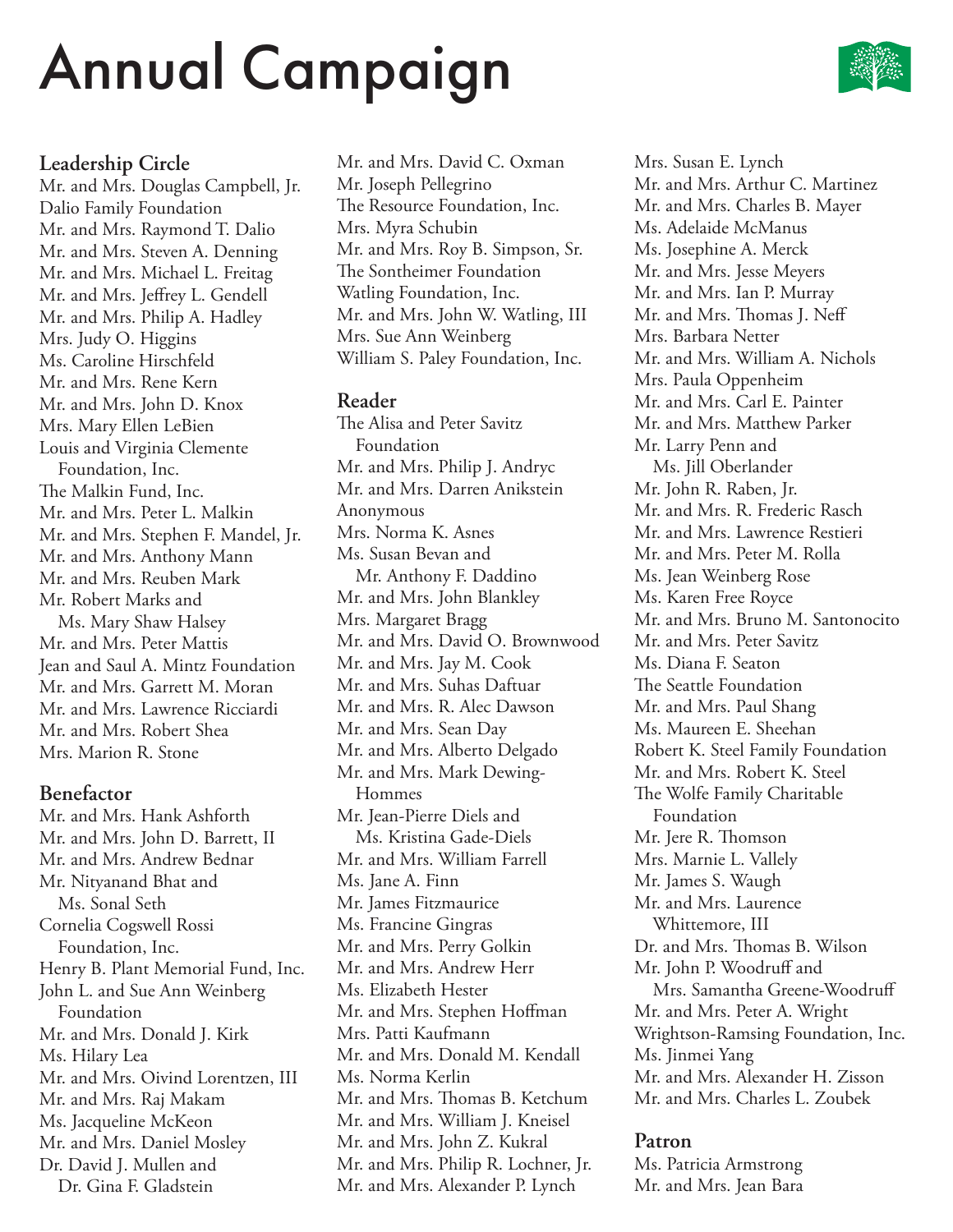

Mr. Carl Bennett Mr. and Mrs. Steven R. Black Ms. Kathrin S. Brown and Mr. Bill Gedale Mr. and Mrs. James W. Cobbs, Jr. Mr. and Mrs. Larry Codraro Mr. and Mrs. Daniel Dunson Bruce Croaning and Barbara Fenton Mr. and Mrs. L. Scott Frantz Mr. and Mrs. Michael J. Freeburg Mr. and Mrs. John R. French Mrs. Arline W. Gardner Mr. and Mrs. John A. Gibbons, Jr. The Goergen Foundation, Inc. Mr. and Mrs. Robert B. Goergen Mr. Joe Hadley and Ms. Anne Marie Reilly Mr. and Mrs. Peter Hanlon Mrs. Linda D. Hartig Mr. and Mrs. Thomas J. Heagney Mr. Christopher C. Hentemann and Ms. Jane P. Boyle Mrs. Sandra R. Herman Mr. and Mrs. William W. Johnson Mr. and Mrs. Giles Jones Mr. and Mrs. Scott E. Kalb Mr. and Mrs. Dennis J. Keegan Mr. and Mrs. Doug Kelly Mr. Peter Dusenberry and Ms. Christine Kim Mrs. John Klingenstein Mrs. Emily T. Limpe Mr. and Mrs. Marc Lisker Mr. and Mrs. William J. Mahoney Mr. and Mrs. Charles Mallory Mr. and Mrs. Peter F. McCabe Ms. Susan Milmoe Mr. and Mrs. Dennis W. Monson Ms. Georgetta Morque and Ms. Kim Morque Mr. and Mrs. Charles R. Mosher Mr. and Mrs. Stephen Myers Mr. and Mrs. Charles F. Niemeth Mr. Edmund R. Noonan Mr. and Mrs. Richard J. Obetz Mr. and Mrs. C. Hooker O'Malley Mr. and Mrs. Louis J. Paglia Mr. and Mrs. Charles Parkhurst

Mr. and Mrs. Andrew P. Peisch Ms. Sunitha Prasannakumar Mr. Andres Recoder and Ms. Isabelle Schiavi Mr. and Mrs. David Ricciardi Ms. Barbara P. Richards Mr. and Mrs. John M. Roth The Rudy Family Charitable Fund Mr. and Mrs. Raymond B. Rudy Mr. and Mrs. George W. Schiele Prof. and Mrs. Arnold F. Stancell Mrs. Valerie Stauffer Mr. and Mrs. Christopher Stavrou Mr. and Mrs. Andy Stone Mr. and Mrs. Roger D. Turner Mr. and Mrs. Samuel G. Weinberg Mr. and Mrs. Jack Withiam Jr. Mr. and Mrs. Daniel Yih Mrs. Jane G. Young Mr. and Mrs. Stephen M. Zide

#### **Family**

Mr. Mark Abbott and Ms. Mareta Hamre Mr. and Mrs. Timothy Alexander Mr. and Mrs. George Artandi Ms. Sallie Baldwin Mr. and Mrs. Scott Barringer Mr. Kenneth G. Bartels and Ms. Jane F. Condon Mr. and Mrs. Eric Beiley Mr. and Mrs. Stephen B. Boies Mr. and Mrs. Winston Bragg Mr. and Mrs. Stephen M. Brecher Mr. and Mrs. Kevin J. Brogan Mr. George F. Clements, Jr. Mr. Peter Rourke and Ms. Hallie C. Cole Mr. and Mrs. Brendan Connerty Cory & Bob Donnalley Charitable Foundation Mrs. Constance Cowen Mr. and Mrs. Christopher Day Mr. and Mrs. David A. DeNunzio Mr. Robert G. Donnalley, Jr. Mr. and Mrs. Charles Downey, III Dr. and Mrs. Vaughn M. Dunn Mr. and Mrs. Samuel J. Edelston

Mr. and Mrs. Ed Feeley Mrs. Linda R. Fields Mr. and Mrs. Allan P. Gibb Mrs. Anne Gilhuly Mr. and Mrs. Andrew Goldberg Ms. Ann Goodson-Daley Mr. and Mrs. Albert B. Gordon, Jr. Mr. and Mrs. William Haslun, II Mr. and Mrs. David Heap Mr. and Mrs. Douglas C. Heidt Mrs. Louise S. Hoffman Mr. and Mrs. John N. Irwin, III Mr. Roy Irwin Mr. and Mrs. Robert J. Ivanhoe Mr. and Mrs. Martin D. Jacobson Ms. Elizabeth P. Johnson Mrs. Rhona B. Johnson Mr. and Mrs. Jonathan B. Kallman Mr. Paul Kaplan Mr. and Mrs. John B. Keeshan Mr. and Mrs. Charles H. King, III Ms. Diana Klemin Mr. and Mrs. Donald F. Landsman Mr. and Mrs. Alain Lebec Mr. and Mrs. Christopher Loveless Mr. David Lynn Mr. and Mrs. James T. Mabie Mrs. June C. Marks Mr. and Mrs. Richard E. Mayberry, Jr. Mr. William Meurer and Ms. Andrea Fraleigh Mr. and Mrs. Robert Meyer Mr. and Mrs. Philip B. Miller Dr. and Mrs. Lawrence S. Minowitz Mr. and Mrs. Robert E. Moore Mr. and Mrs. Bruce P. Morrison Mr. and Mrs. Stephen R. Munger Dr. and Mrs. Marc Newberg Mr. and Mrs. Peter B. Orthwein Mr. and Mrs. Thomas A. Ortwein, Jr. Ms. Elizabeth Peidunas Mr. and Mrs. Richard Petrone Mr. and Mrs. Barnet Phillips, IV Mr. and Mrs. Ed Posner Mr. and Mrs. Christian Roth, IV Mr. and Mrs. Stewart Russell Mr. and Mrs. Jeffrey B. Sahrbeck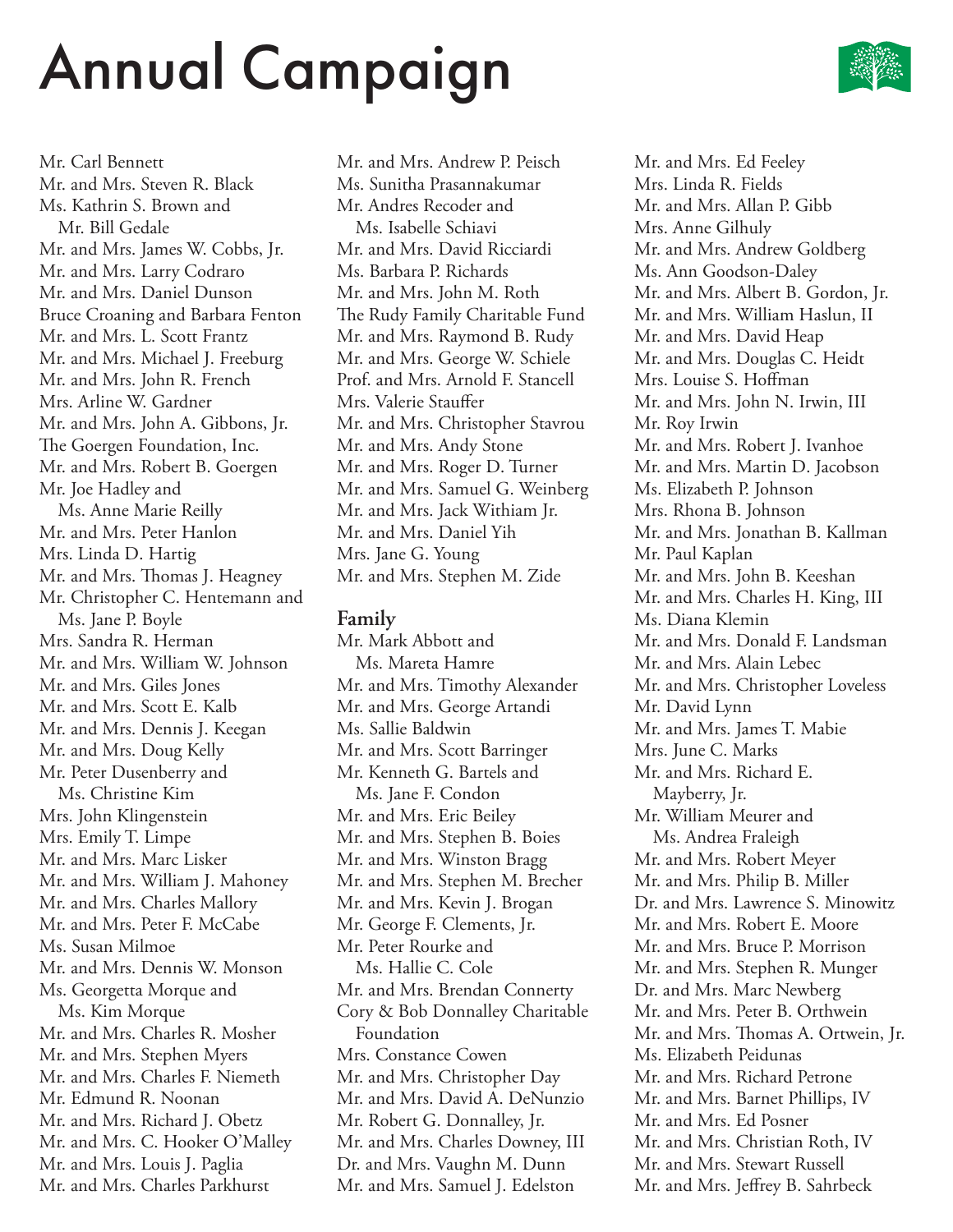Ms. Christie C. Salomon Mr. and Mrs. William R. Sherwood, III Ms. Suzanne D. Simpson Mr. and Mrs. Scott M. Smith Mr. and Mrs. Thomas M. Spiro Mr. and Mrs. Ronald G. Strackbein Mrs. Markley R. Suthers Mr. and Mrs. Guy Sutton Mr. Stephen M. Tart, Jr. The Leah and Alain Lebec Foundation, Inc. Dr. Stelios Theofanidis and Dr. Elizabeth Sidereides Mr. and Mrs. Graham Underwood Mr. and Mrs. Stanley D. Vyner Ms. Lisa A. Walrath Mr. Robert A. Weiss Mr. and Mrs. Mark L. Weissler Ms. Harriet Williams Dr. James R. Wilson, Jr. Mr. and Mrs. Jonathan Winer Mr. Michael I. Wolfson and Dr. Ellen N. Wolfson Dr. and Mrs. David A. Zadik Mr. and Mrs. William J. Zisson

#### **Supporter**

Ms. Suzanne Adams Ms. Aamina Ahmad Mr. Kwaja Ahmad Mr. and Mrs. Michael J. Ambrosino Mr. Anthony C. Andriulli Ms. Mary Celest Anthes Mr. Gordon A. Assing and Ms. Mary-Ann Zalman Mr. and Mrs. Neil A. Augustine Mr. and Mrs. John Bai Ms. Patricia Baird Mr. Henry C. Barkhorn, III Mr. John Bartels Mrs. Kate D. Baxter Mr. and Mrs. Richard Beckman Mrs. Beth Bemis Ms. Lissa F. Bentley Mrs. Myra H. Berghane Ms. Leia Beria Mr. and Mrs. Masood Bhatti

Mr. Michael Bisignani Mr. and Mrs. Edward C. Bloom Mr. Joseph Boesch Mrs. Barbara S. Bollman Mrs. Lynn Boris Mr. Michael Borkowsky Mr. and Mrs. Daniel Botoff Ms. Claudia I. Bouchard Mr. and Mrs. Joseph Brendel Mr. and Mrs. Craig W. Broderick Mr. and Mrs. Steven R. Brooks Mr. Timothy H. Brooks Ms. Caren Brutten Mr. and Mrs. Kevin A. Burns Mrs. Joan Burns Mr. and Mrs. John H. Butler Mr. Harry J. Carrel and Ms. Nadia A. Dombrowski Mr. Lawton Carrescia Mr. and Mrs. Christopher Carter Mr. Robert J. Carty Mr. and Mrs. Michael S. Cassidy Mr. and Mrs. Jerome J. Caufield Mr. Brian Cayton Mr. and Mrs. Jay W. Chai Mr. John J. Cheney and Ms. Carol A. Mahoney Mr. and Mrs. Chun-Hon Cheung Mr. and Mrs. Howard Allen **Chickering** Mr. and Mrs. Marcus Chioffi Ms. Marylin Chou Mr. John Chow Mr. and Mrs. Fred Christensen Mr. and Mrs. Bruce F. Cohen Mr. and Mrs. Ronald R. Conarroe Mr. and Mrs. James M. Cotter Mr. and Mrs. Paul J. Coughlin, Jr. Mr. and Mrs. John C. Cox Mr. and Mrs. John Cracraft Mr. Paul Crispino and Ms. Jan Mittleman Mr. William J. Crusoe and Ms. Kathy H. Harsany Mr. and Mrs. David Crystal, II Ms. Nancy Cunniffe Mrs. J. S. Cunningham Ms. Heather Dahle

Ms. Helen B. Daniels Ms. Leila de Bruyne Mrs. Lenore de Csepel Ms. Mary Ann Debnar Mr. John H. Denne Mr. and Mrs. James T. Denton Mr. William Deutsch Mr. and Mrs. Lawrence S. DeVan Ms. Danielle Dimston Mr. and Mrs. Ronald N. Dubin Mr. and Mrs. Steven Dubinsky Mrs. Rita Edelston Mrs. Katherine C. Edlin Mr. and Mrs. Duncan Edwards, III Mr. and Mrs. James L. Elrod, Jr. Mr. and Mrs. Joel Epstein Ms. Doris S. Erdman Ms. Deborah Ewen Ms. Patricia Fahey Mr. and Mrs. Lawrence M. Feldman Mr. Robert Felson Mr. and Mrs. William V. Ferdinand Mr. and Mrs. Joshua Feuerman Mr. and Mrs. William R. Finger Mr. and Mrs. Alfred W. Fiore Mr. Paul R. Fiorita Mr. and Mrs. Kenneth Florin Mr. Donald E. Foley and Ms. Barbara A. Long Mr. and Mrs. Lars Forsberg Mr. William H. Foulk, Jr. Mr. and Mrs. Gerald J. Fox Mr. and Mrs. Richard W. Franck Mrs. Barbara Freeman Mr. and Mrs. Milton A. Fuller, Jr. Ms. Claire Furlin Ms. Kathryn Gabler Mr. and Mrs. William D. Gaillard Mr. and Mrs. Steven B. Galkin Dr. Henry C. Gasiorowski and Dr. Michele E. Gasiorowski Mr. Mark Gaston Mr. Dennis Gilbert Mr. and Mrs. Eric Goebel Mr. and Mrs. Maurice P. Gourdon Mr. and Mrs. Steve Grandinetti Mr. and Mrs. Michael D. Grant, Jr. Mr. and Mrs. Patrick Grasso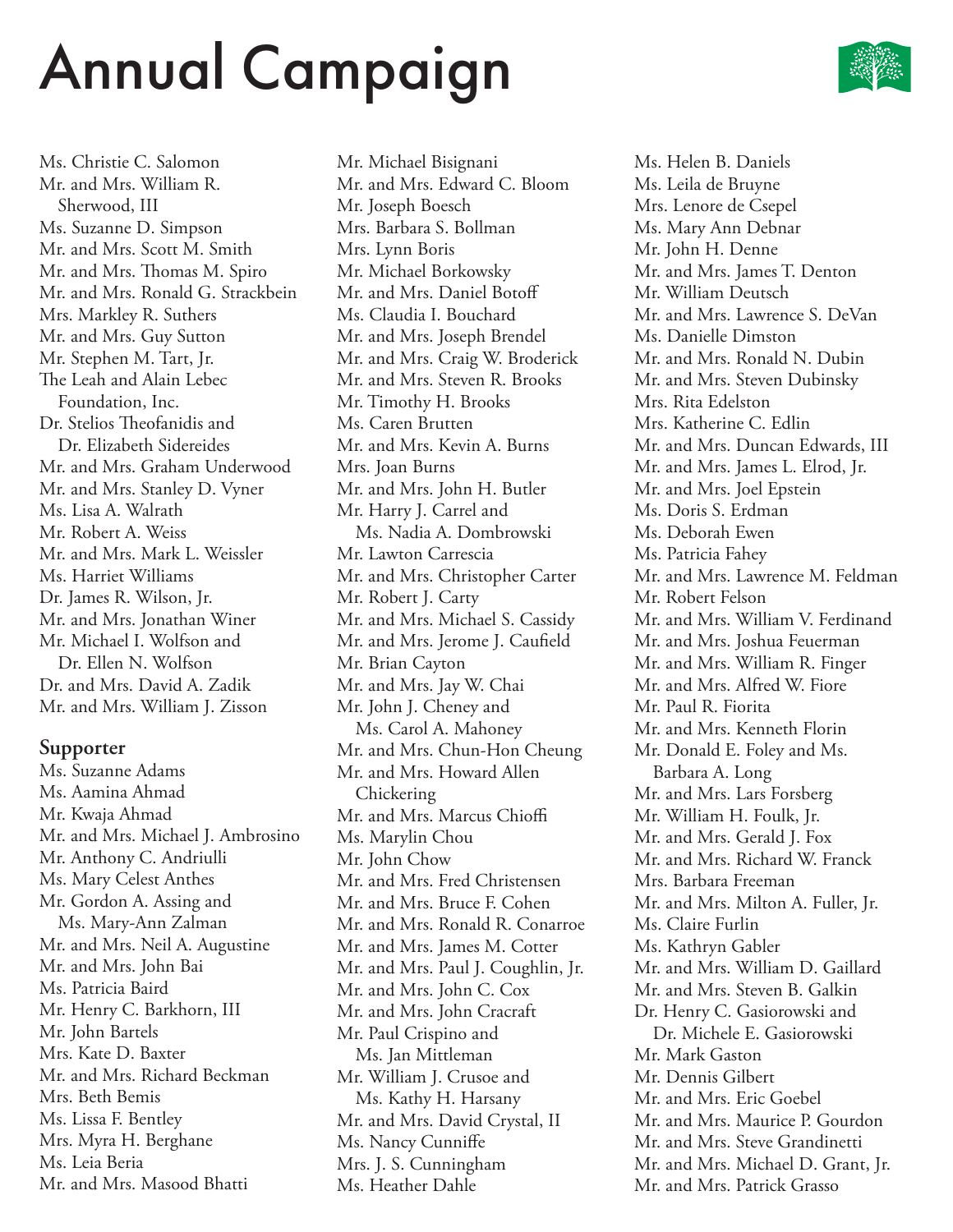

Dr. Paul R. Marantz and Dr. Julia C. Gray Mr. Allen J. Green and Ms. Christie Coon Ms. Carole N. Greenberg Ms. Andrea Greer Mr. and Mrs. Madison F. Grose Mr. and Mrs. Robert J. Gruendel Ms. Victoria M. Hackman Mrs. Helen W. Hall Ms. Susan E. Hanna Ms. Susan C. Harris Mr. and Mrs. Wilmot L. Harris, Jr. Dr. and Mrs. Sidney H. Hart Ms. Lucy Hedrick Mr. Roger Lob and Ms. Nancy Heller Mr. and Mrs. Gary L. Hellinger Mr. and Mrs. Robert Henrey Mrs. Claire W. Henriques Mrs. Louise Herz Mr. and Mrs. Alfred Heynen Mr. and Mrs. Harald Hille Ms. Zeena Hine Mrs. Caroline P. Hoffman Mr. Richard Holodak Mr. and Mrs. Forbes Hopper Mrs. Jeanne Host Jee-Min Hu Ms. Sharon Hu Ms. Susan Hut Mr. and Mrs. Philip M. Huyck Mr. and Mrs. Eric Ivester Mr. and Mrs. Douglas R. Jamieson Mr. and Mrs. Lee Javitch Mr. Brian Kabcenell and Ms. Joanne Steinhart Mrs. Sylvia Kambas Mr. and Mrs. Michael W. Kamen Mr. and Mrs. Andrew J. Kaufmann Mr. and Mrs. Jeremy E. Kaye Mr. Charles V. Adams and Ms. Theresa Kelleher Mr. and Mrs. William P. Ketcham Mr. and Mrs. William Kiernan Mrs. Katherine Kim Mr. and Mrs. K.C. King Mr. and Mrs. Frank J. Kinney, III

Mr. and Mrs. Gudmundur Kjaernested Mr. and Mrs. Jerry W. Kolb Mr. and Mrs. Satish Korde Ms. Miriam Kreuzer Mr. and Mrs. Federico D. Laffan Ms. Melissa Lamkin Mr. and Mrs. James T. Larkin Dr. John I. Larkin Mr. and Mrs. Richard L. Latto Mr. and Mrs. Gene Lee Mrs. Elaine R. Leegstra Ms. Penelope Lehman Mr. Andrew Leung Mr. and Mrs. Albert P. Lilienfeld Ling Liu Ms. Nancy L. Lomazzo Ms. Mae R. Long Dr. and Mrs. Robert E. Longnecker Mrs. Eleanor A. Lorig Mrs. Aileen Lowe Mr. and Mrs. Peter D. Lowenstein Mr. and Mrs. Robert E. Luce Mr. and Mrs. David N. Lucey Minh Luu Mr. and Mrs. Donald R. Mackenzie Mr. and Mrs. Christopher R. Maloy Mr. and Mrs. Donat C. Marchand Mr. and Ms. Michael J. Martin Dr. Ruth Martin Ms. Karen Matrunich Mrs. Jane V. Maxwell Mrs. Sue McClenachan Mr. and Mrs. Christopher **McCormack** Mr. and Mrs. Douglas McCurdy Mr. and Mrs. Robert V. Mendelsohn Mr. Lincoln Millstein and Ms. Irene Driscoll Mrs. Donna Moffly Ms. Linda Molnar Mr. John D. Moore Mr. and Mrs. Rudolph G. Morin Mr. and Mrs. E. P. Mortimer Mr. and Mrs. Randall K. Motland Mr. and Mrs. Howard Mott Mrs. Nancy B. Mott Dr. and Mrs. Robert J. Mulcare

Mr. James F. Munsell Mr. and Mrs. David Nelson Mr. Nicholas Nikas Ms. Victoria Nordgren Mr. Arthur D. Norton Mr. and Mrs. Graham H. Officer Mr. Ross H. Ogden Mr. and Mrs. Thomas J. O'Leary Mr. Jonathan Packard and Ms. Cheryl Koslowski Mr. and Mrs. Tore Palamarcuik Mr. and Mrs. Stephen Paletta Mr. and Mrs. Chintan Panchal Panwy Foundation, Inc. Ms. Dawn S. Papalian Ms. Mary Park and Ms. Polly Hyman Mrs. Elizabeth R. Phelps Mrs. Mary Pivirotto Mrs. Joella H. Prince PTA of The Greenwich Japanese School Mr. and Mrs. James B. Quigley Mr. and Mrs. Bret Rattray Mr. Robert Reiner Ms. Linda Rene Mrs. John E. Retzler Mr. and Mrs. Charles H. Revson, Jr. Mr. Gerald Rhine and Ms. Jennifer Port Mr. and Mrs. Gerald B. Rigg Mr. and Mrs. Robert S. Rimmer Mr. and Mrs. Marc L. Rinaldi Mr. Alan Rivera and Ms. Patricia Franklin Mr. and Mrs. Robert J. Rosen Mrs. Adele Rota Ms. Marilyn Royce Ms. Karen Rubin Mr. Alexander Salemme Dr. and Mrs. Frank Scarpa Mr. and Mrs. Mark Schwarzman Mr. and Mrs. Rolf Sellge Mr. and Mrs. Peter J. Shabecoff Mr. and Mrs. Leonard B. Shavel Mr. and Mrs. Anthony Shaw Mr. and Mrs. Robert S. Sherwin Mr. and Mrs. Joseph J. Shropshire Mr. and Mrs. Michael J. Siegmund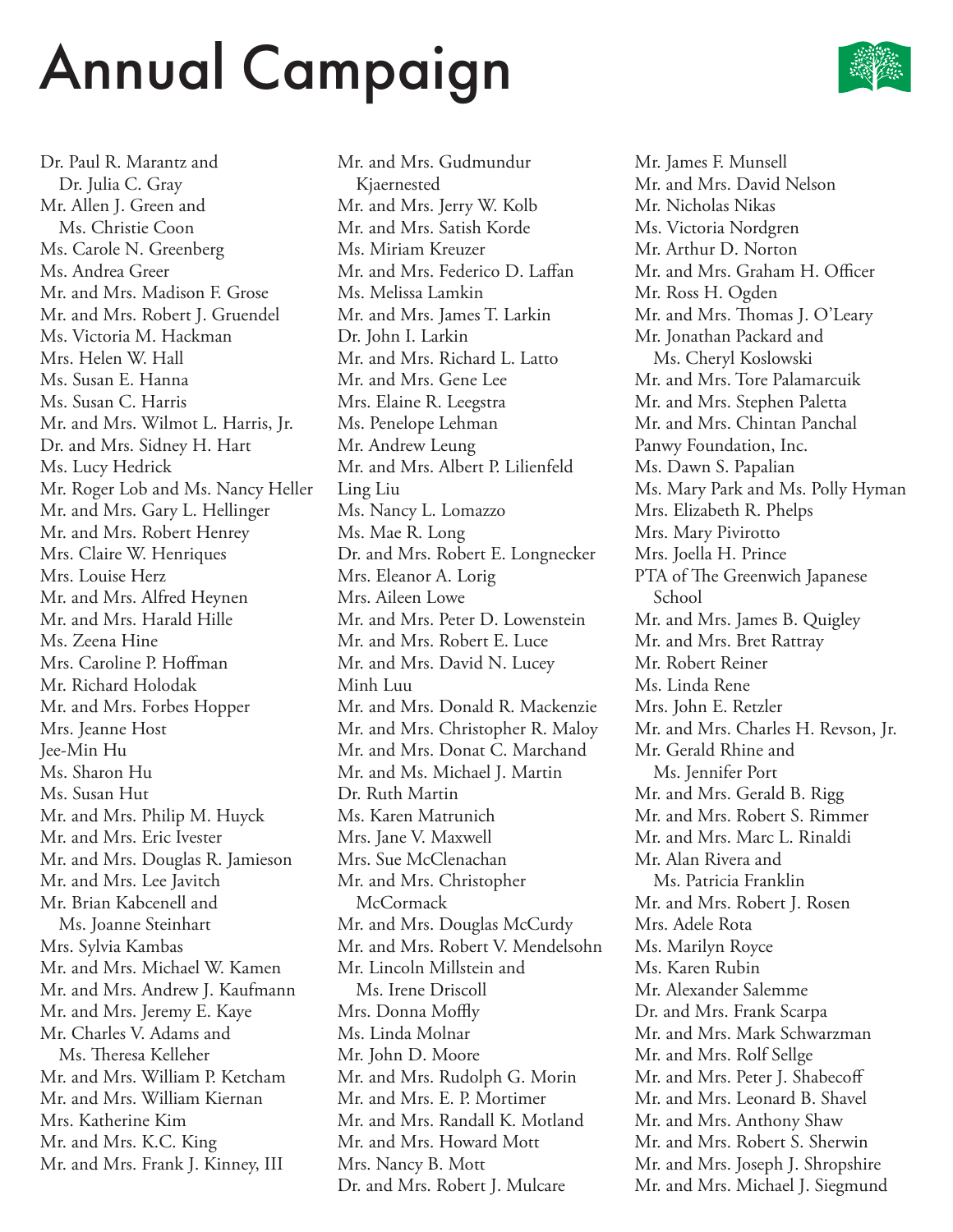Ms. Nomi Silverman Mr. and Mrs. Laurence B. Simon Mr. Richard S. Simon Ms. Evelyn Solomon Mr. and Mrs. Steve Soule Ms. Rebecca Spielvogel Ms. Graciela Stachenfeld Dr. and Mrs. Robert M. Stark Mr. and Mrs. Mark Stedman Mr. and Mrs. Fred Steinberg Ms. Helga Steinhuebel Mr. and Mrs. Warren R. Stern Mr. Donald L. Stillman Mr. John Stockton Ms. Suzanne M. Storr Mr. and Mrs. Robert S. Stricker Dr. and Mrs. John T. Suh Ms. Anne Swallow Mr. and Mrs. Matthew M. Szechtman Mr. and Mrs. Jeffrey Taufield Ms. Sophia Tawil and Mr. Frederick Wesner Mr. and Mrs. E. D. Taylor Mr. and Mrs. Peter Tesei Mr. and Mrs. Lawrence Tetenbaum Mrs. Pamela M. Thye Mr. and Mrs. C. Nicholas Tingley Ms. Rinna Tohvert Ms. Emily G. Toohey Mr. and Mrs. Paul A. Toretta Mr. and Mrs. Michael Trager Mr. and Mrs. Albert Tucker Mr. and Mrs. Donald Van Demark Mr. and Mrs. John L. Vecchiolla Mrs. April Vehslage Mr. and Mrs. Polyvios C. Vintiadis Mr. and Mrs. Marco A. Viola Dr. and Mrs. Fabio Volterra Mr. and Mrs. Paul Allen Wan Mr. Jonathan Wang Mr. David I. Waring and Ms. Marianne Weill Mr. and Mrs. James Waters Mr. John Watt Mr. and Mrs. Torben A. Weis Mr. and Mrs. Edwin M. Weisberg

Mr. David Weisbrod and Ms. Margaret E. Simon Mr. Richard Weiss and Ms. Lynda Rosenfeld Mr. and Mrs. Stuart Weitzman Mr. and Mrs. Scott T. Welsh Ms. Priscilla J. Whittington Mr. and Mrs. Arthur J. Wichman Mr. Donald G. Wiesen Mr. Robert Wieser Mr. and Mrs. Staunton Williams, Jr. Mr. Jospeh Williamson Mr. and Mrs. R. Lee Wilson Mrs. Caren E. Winnall Mrs. Nicole Woodruff Sihao Wu Mr. Ralph M. Wyman Mr. and Mrs. Roger W. Young Ms. Barbara Zappavigna Mr. and Mrs. Bruce Zenkel

#### **Contributor**

Ms. Cecile Abbruzzese Ms. Alexis Abram Ms. Kira Albinsky Ms. Anne K. Akyuz Mr. Hector Arzeno Ms. Hope Barcus Mr. and Mrs. Chris Baring Ms. Marguerite Bennett Ms. Catherine Benvenuto Mr. and Mrs. Peter E. Berg Mr. and Mrs. Barry B. Berkowitz Mr. Peter N. Berns Ms. Jennifer Bird Ms. Claire D. Bixler Mr. and Mrs. Andre F. Block Mrs. Freya Bloomer Dr. and Mrs. Joel M. Blumberg Ms. Joan Bobrow-Bourne Mr. and Mrs. John Bocchino Ms. Susan K. Boyar Ms. Sarah Boyle Mr. and Mrs. Harvey Bozzi Mr. and Mrs. Howard P. Breslow Mrs. Jim Bruno Ms. Jane A. Burley Ms. Josephine M. Burns

Mr. and Mrs. Robert Carangelo Ms. Darby Cardonsky Mr. J. Robert Carey and Ms. Elizabeth N. Callaway Mr. Alan T. Carlo Ms. Natalia Carr Ms. Mary L. Carraher Mrs. Bernice I. Carroll Mr. and Mrs. James Carroll Mr. and Mrs. Thomas Casazzone Mr. and Mrs. David Chang Noah and Ryan Chass Mrs. Wally Chavenello Ms. Sheila Cherico Ms. Kathy Cihi Mr. and Mrs. Jerome Cincotta Mr. Jay J. Clement and Ms. Phyllis Wharton-Clement Mrs. Carolyn W. Cleveland Mrs. Martha Cobbs Mr. Andrew P. Cohen and Ms. Lydia Rouzeau Ms. Ann K. Collins Ms. Christine L. Collins Mr. and Mrs. Timothy E. Conroy Mr. and Mrs. Walter Cortese Ms. Elizabeth L. Courtney Ms. Susan A. Crawford Mr. and Mrs. James Crowley Mr. and Mrs. Peter J. Crumbine Mr. and Mrs. Robert B. Culp Ms. Jill Curran Mr. and Mrs. Tibor E. Darany Mr. and Mrs. Thomas M. Davidson Mr. and Mrs. Jerome Davis Mr. and Mrs. Robert M. DeAngelo Ms. Anita Demas Ms. Maureen DePonte Ms. Mary Ann DeRosa Mr. and Mrs. Richard M. Derr Mr. and Mrs. David W. Detjen Mr. and Mrs. John Dietz Ms. Kristyna Diewwokova Ms. Kathleen DiGiovanna Mrs. Lorraine B. Ditesheim Mr. and Mrs. John M. Dixon Ms. Mary J. Donohue Mr. Christopher Dooney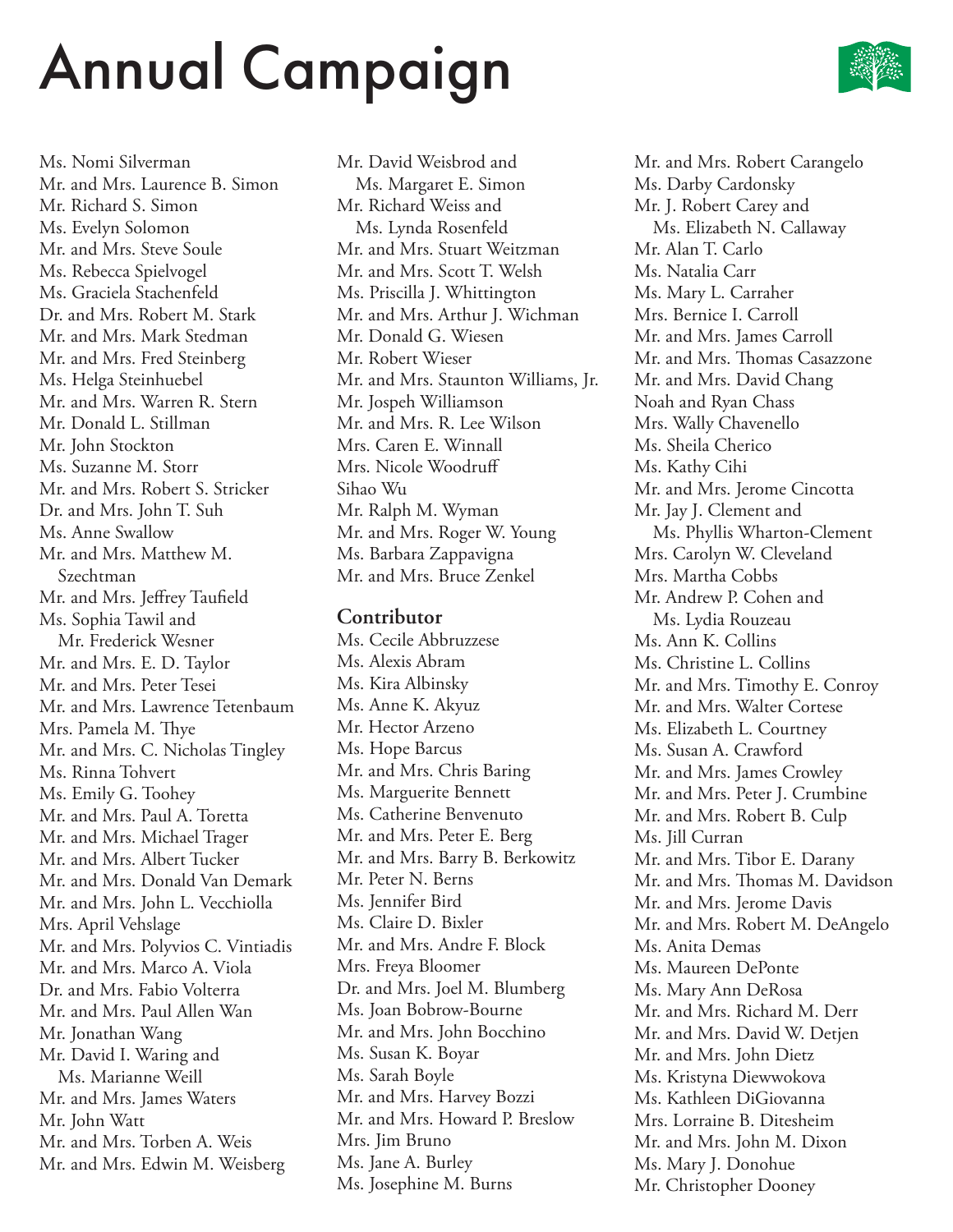

Ms. Margery Dorne Ms. Anne Drake Mrs. Madeleine S. Duerst Dr. and Mrs. David D. Evans Mr. and Mrs. John T. Faillace Mr. Philip Farin Mr. and Mrs. Vincent J. Ferraro Ms. Elena Fichtel Mr. and Mrs. Ernest Fleishman Mrs. Mela N. Flores Ms. Frances Fogarty Mr. and Mrs. David E. Foster Ms. Christie Fountain Miss Lynn Elise Friend Mr. and Mrs. William H. Fullilove Mrs. Rosa Galesky Ms. Jennifer Gardinier Mrs. Marie B. Genteale Dr. and Mrs. Robert Goodman Dr. and Mrs. Arnold Gordon Mr. Neil Shapiro and Ms. Ilse Gordon Mr. Dean L. Goss Mr. and Mrs. William Grad Mr. James B. Grant Mrs. Swan M. Grant Mr. and Mrs. David Greenberg Greenwich Alliance For Education Mr. and Mrs. W. G. Gregory, Jr. Ms. Lori Griffin Mrs. Elise Griffin Mrs. Abby Gross Mr. and Mrs. John Hall Ms. Alison Haney Ms. Mary Harrington Mr. and Mrs. Michael Harrington Mr. and Mrs. Thomas F. Hartch Ms. Maureen Hattasch Ms. Ellen Hawley Mr. and Mrs. James J. Heavey Mr. Joseph H. Holliday and Ms. Mary Link Mrs. R.B. Hopkins Ms. Elizabeth Hulit Ms. Pamela Ives Mr. and Mrs. Kurt C. Jomo Mr. John C. Jove Mr. and Mrs. David J. Kane Dr. and Mrs. Chris Kassaris

Mrs. Anita E. Keire Ms. Janet Kirwan Dr. Steven C. Klausner Mr. and Mrs. Paul H. Kretschmann Mr. and Mrs. Edward T. Krumeich, Jr. Mr. Elias N. Kulukundis Ms. Aneta Kunis Ms. Hilary B. Lane Ms. Kristen Laudonia Ms. Laura Lazarus Mr. and Mrs. Adam Leader Mr. and Mrs. Irwin Lefkowitz Mr. and Mrs. Steven J. Leifer Ms. Carole R. Lewis Mr. Edward Liang Mr. Richard Lionetti and Ms. Lainey Baker Mr. and Mrs. Lloyd O. Lohmeyer Mrs. Catherine Lombardo Ms. Renata K. Lose and Ms. Helga Lose Mr. and Mrs. Terry Lowe Mr. Bounseum Luangkhot Mrs. Valerie Makin Ms. Sybil Maimin Mr. and Mrs. Joseph S. Mallory Ms. Helen E. Mangini Ms. Domenica Manuli Mr. Zack Margolis Ms. Carol Mastroianni Ms. Nancy Mastroianni Mr. and Mrs. Richard Mastroianni Mr. and Mrs. Gerald L. Mayfield Mr. Glenn McCue Mrs. Porsche McGovern Ms. Mary McGuire Ms. Claire McKean Mr. and Mrs. Paul F. McKenna Ms. Mary B. McNamee Dr. Joan V. Melville Mrs. Marie M. Menzel Mr. Howard Merkel Mr. and Mrs. Harris B. Meth Mrs. Gloria J. Meyering Mr. and Mrs. David W. Micik Mr. and Mrs. Donald J. Minini Mr. and Mrs. Philip J. Moloney Mrs. Michael Mora

Mr. and Mrs. Henry Morgenbesser Mr. and Mrs. Robert M. Morrison Mr. and Mrs. William D. Morrison Mr. and Mrs. Arthur Morse Mr. Peter C. Moss Mrs. John Murkland Mr. David A. Nap Ms. Carole Nelson Mr. and Mrs. Jonathan P. Nelson Network for Good Mr. and Mrs. Hugh Neuberger Mr. Rommel Nobay and Ms. Frances Wu Nobay Ms. Susan Nova Ms. Elisa O'Brien Ms. Charlotte M. Oien Ms. Loretta S. O'Leary Mr. and Mrs. Edward Oppedisano Ms. Margaret L. Ostavar Ms. Penelope Pappas Ms. Rhoda Pappenheimer Mr. and Dr. Dave Paretti Ms. Jessica M. Paroly Mr. and Mrs. Russel Perkins Mrs. Vivian P. Pitney Mr. and Mrs. Hans J. Plickert Mr. Gerald A. Pollack Mr. and Mrs. Peter Poulos Ms. Cynthia Powell Mrs. Fereshteh Priou Mr. and Mrs. Mian Qadrud-Din Mr. and Mrs. W. Creighton Reed Ms. Penny Resnick Mr. and Mrs. Anthony J. Riggi Mr. William Robbins Mrs. Patricia M. Rogers Mr. and Mrs. Martin J. Rose, II Mr. and Mrs. Stan Rosen Ms. Linda Rothenberg Mr. Allan B. Ruchman and Ms. Amy Horbar Mr. and Mrs. Zachary Rutkin Ms. Marie Salerno Mr. and Mrs. Evan Salop Mr. and Mrs. William H. Saltsman Mrs. Sylvia Sarkisian Ms. Vivian Schablin Ms. Jane C.P. Schellings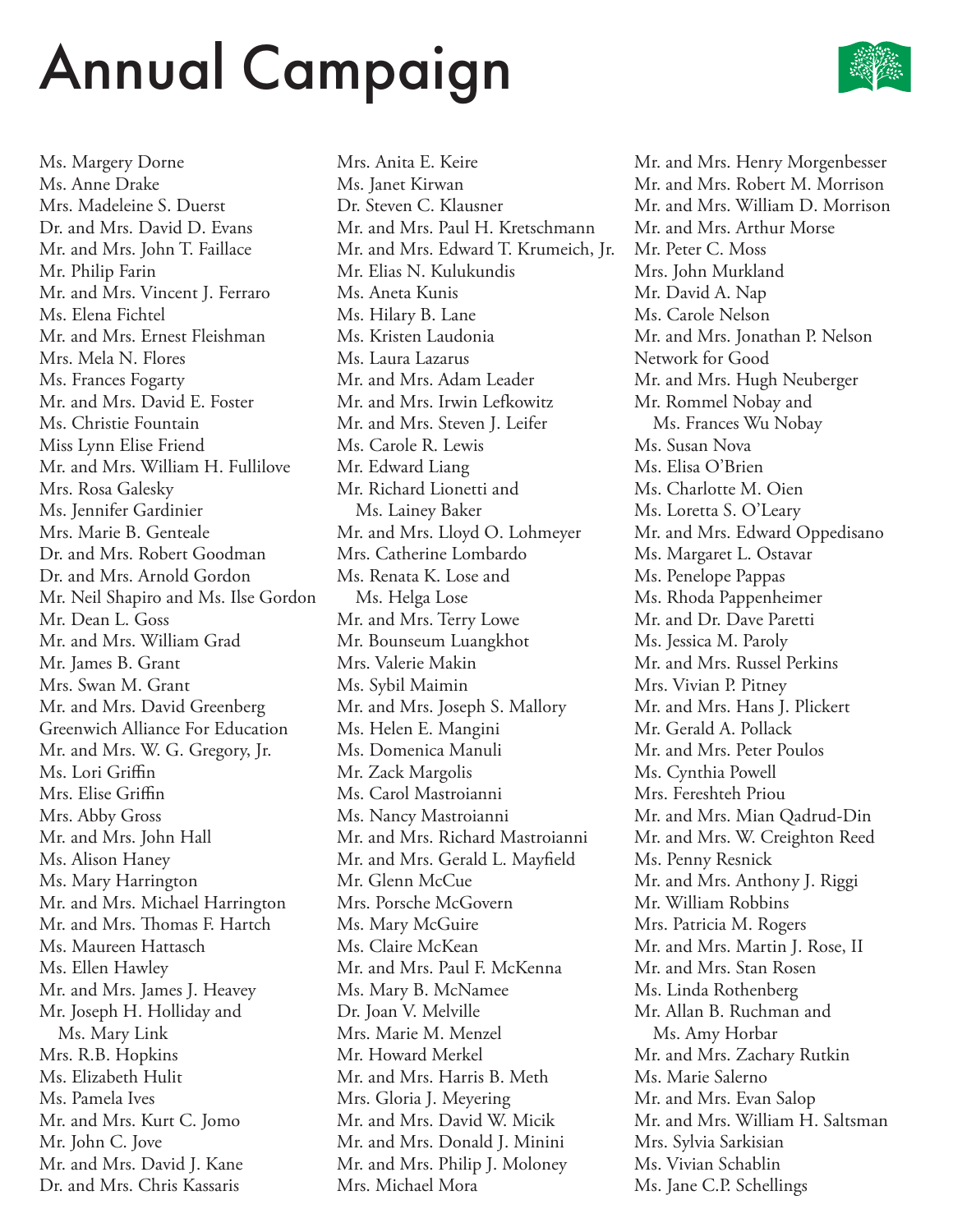

Mr. Dave Schneider Mr. and Mrs. Jacob Schondorf Mr. Harold E. Scuterud, Jr. Ms. Sandra Semel Mrs. Suzanne M. Seton Mrs. Anne M. Shafqat Mr. Chris Shore and Ms. Mara Lozier Shore Ms. Dorothy Simone Ms. Eileen Simonson Mr. and Mrs. Vinod Sinha Mr. and Mrs. Robert C. Sloane Ms. Maura F. Smotrich Ms. Audrey Solnit Mr. and Mrs. George Sommerfeld Mr. and Mrs. Raymond M. Soto Mr. and Mrs. Charles S. Spencer Mr. and Mrs. Theodore Spool Dr. Linnea Stenberg Mr. and Mrs. Lawrence F. Stephens Mr. Stephen Stern Dr. Matthew Suzuki Mr. George Swasey Mrs. Joseph Taracka Dr. Holli Tierno Ms. Cynthia M. Tosches Mr. Herbert Tramposch Mr. and Mrs. Vitaly Tropp Ms. Susanna Trudeau Mr. and Mrs. Charles S. Tusa Ms. Nicola Viney Mr. and Mrs. Edgar Walsh Ms. Caralliene Westbrook The Whitehead Charitable Foundation Ms. Margaret E. Whitlock Mr. and Mrs. Kurt R. Willinger Mr. Robert D. Wilson and Ms. Sheila A. Moeller Mr. and Mrs. Kenneth M. Wiltsek Mr. and Mrs. William A. Woodburn Ms. Joan Yankowski Dr. and Mrs. John A. Yoegel Ms. Euginia Zails Mr. Andrew C. Zieba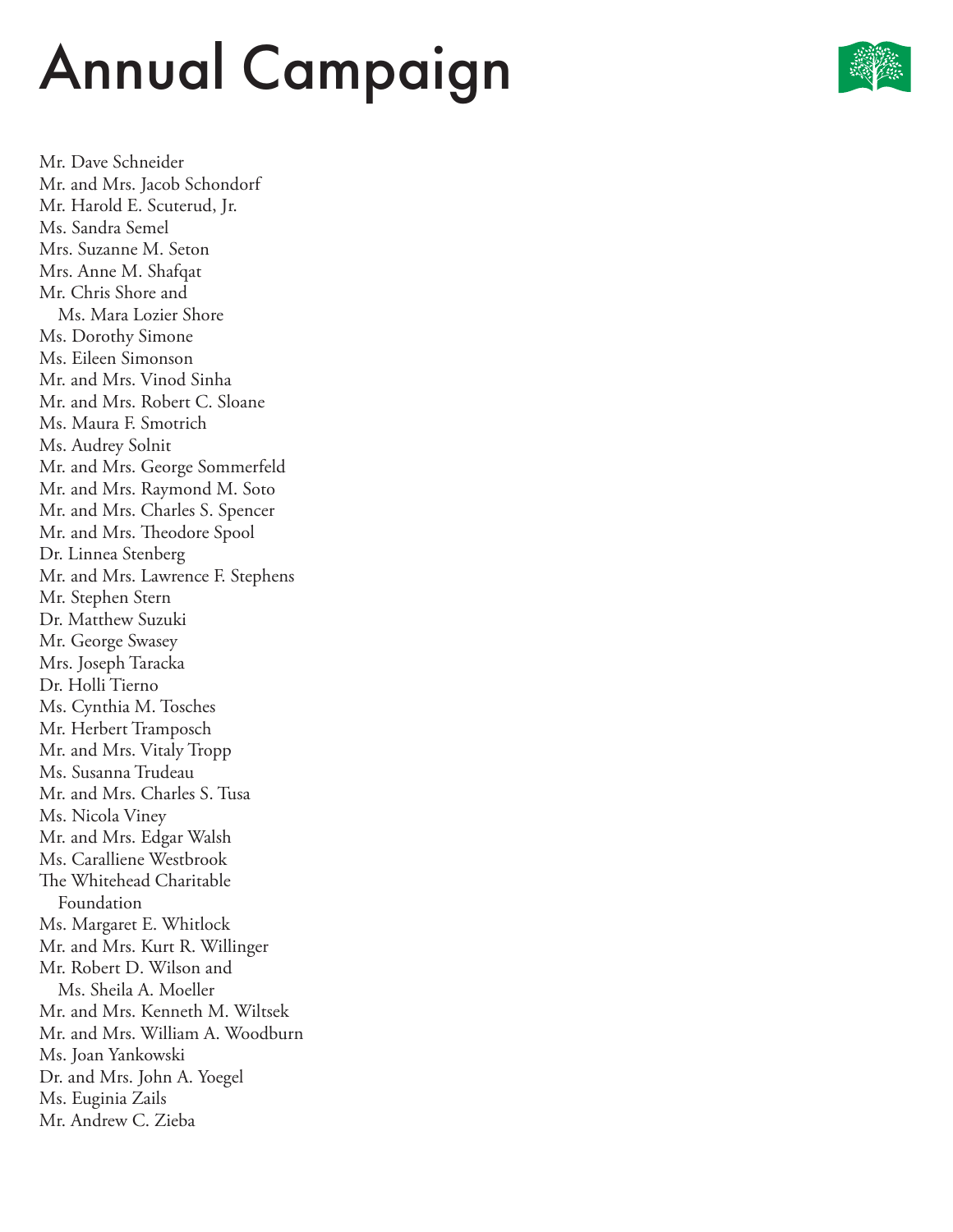### ReImagine, ReNew, RePurpose

The Ashforth Company Asness Family Foundation Mr. and Mrs. Andrew Bednar Ms. Kimberly Cuthbert-Holmes Mr. and Mrs. Steven A. Denning Mr. and Mrs. Kenneth Duffy Mr. and Mrs. Joseph Elmlinger Mr. Jacques Friedman and Ms. Carolyn Surgent Mr. and Mrs. Perry Golkin Mr. and Mrs. Kenneth Halcom Mr. and Mrs. Lawrence G. Kemp Mr. and Mrs. Charles H. King, III Mrs. Emily T. Limpe (In Memory of Anthony Limpe) Mr. and Mrs. Stephen T. Limpe (In Memory of Anthony Limpe) Mr. and Mrs. Stuart W. Marsh Mr. and Mrs. Arthur C. Martinez Mr. and Mrs. Richard E. Mayberry, Jr. Mr. and Mrs. Garrett M. Moran (In Memory of Anne Winchester Penniman) Mr. and Mrs. Raj K. Nooyi Mr. and Mrs. Richard J. Pasculano Mr. and Mrs. Andrew P. Peisch Mr. and Mrs. Barnet Phillips IV Mr. and Mrs. Charles M. Royce S & L Marx Foundation Mr. Eric I. Schwartz and Ms. Debra Fram Mr. and Mrs. Paul Shang Ms. Shanta Smith Winokur Family Foundation, Inc.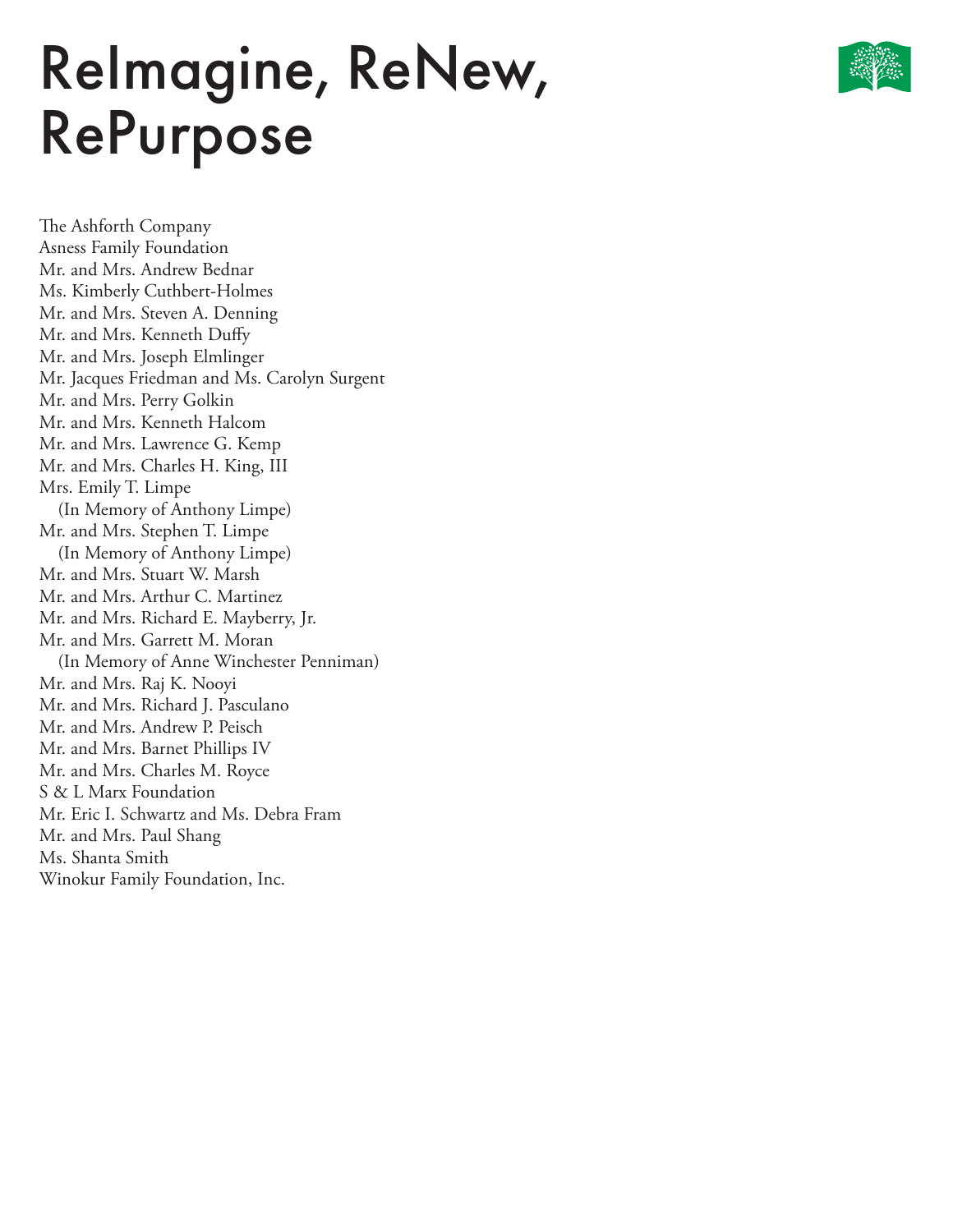### Restricted & Unrestricted Gifts



Mr. and Mrs. Mario Boiardi (In Memory of Anne Thomson) Mr. and Mrs. Louis DeBergalis ExxonMobil Foundation (Cultural Matching Gift Program) Mr. and Mrs. Gene Gruner Heidenreich Enterprise Limited PTR Mr. and Mrs. Jeffrey H. Jennings Ms. and CiCi MacKnight Mr. and Mrs. Reuben Mark Marr Family Fund Mr. and Mrs. Brian McCabe Ms. Elaine McNulty Mr. and Mrs. Morgan C. Mitchell Mr. Andrew Nussbaum Ms. Evelyn Solomon Ms. Mary Jean Tomovick Ms. Gretchen Worth Ms. Jinmei Yang Ms. Margaret Yankowski